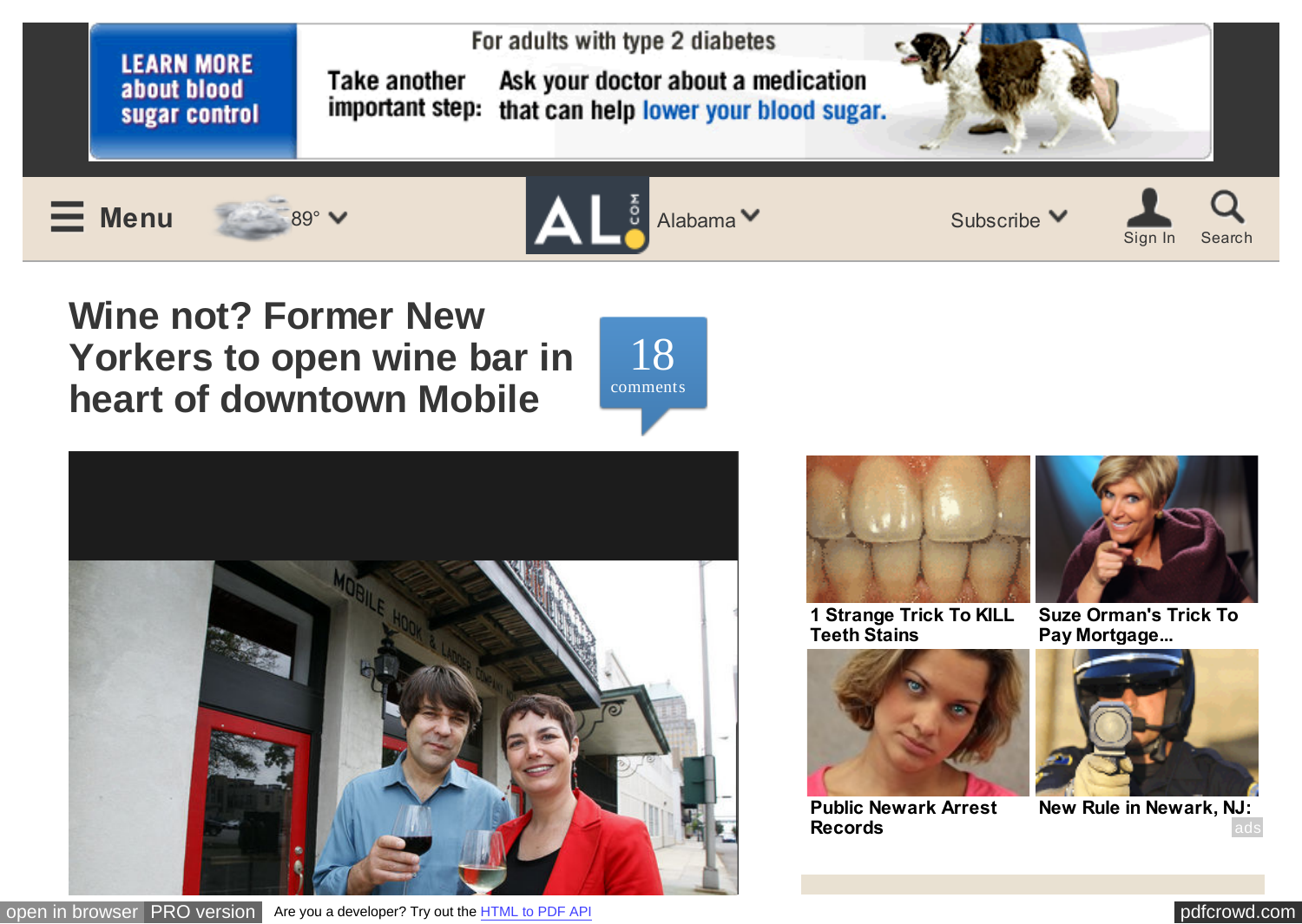

Former New Yorkers Margo Alderton and Andre Lotz are opening Firehouse Wine Bar & Shop in the historic Mobile Hook and Ladder Co. building on St. Francis Street, just west of Conception Street and a stone's throw from Bienville Square. Photo taken Thursday, April 17, 2014, in downtown Mobile, Ala. (Mike Kittrell/mkittrell@al.com)

门 Share



# C Fullscreen



#### By **[Michelle Matthews | mmatthews@al.com](http://connect.al.com/staff/michellerobertsmatthews/posts.html)  Email the author** | **[Follow on Twitter](https://twitter.com/Michelle_Mobile)**

on April 17, 2014 at 2:03 PM, updated April 17, 2014 at 2:28 PM



 $\bm{\mathsf{Twoet}}\left|\left\{ \left. 17\right|\right.\left.\right.\right.\right.}$  $\bm{\mathsf{Twoet}}\left|\left\{ \left. 17\right|\right.\left.\right.\right.\right.}$  $\bm{\mathsf{Twoet}}\left|\left\{ \left. 17\right|\right.\left.\right.\right.\right.}$   $\left|\left.\left.\right|\right.\right.$   $\left|\left.\right|\right.$   $\bm{\mathsf{Onit}}$  **Share**  $\left|\left.\right|\right.$   $\bm{\mathsf{Onit}}$  **Pin if**  $\left|\left.\right|\right.$   $\left|\left.\right|\right.$   $\bm{\mathsf{C}}$  Reddit  $\left|\left.\right|\right.$ **Like** 0

Caption

# **Active Discussions**

**8 million undocumented workers, 500,000 young immigrants should be [deported, Rep. Mo Brooks tells MSNBC](http://www.al.com/news/huntsville/index.ssf/2014/08/8_million_undocumented_workers.html#incart_most-comments) host**

(309 comments)

2

1

**Bigger role for Jeremy Johnson was [already in play, but how will Auburn](http://www.al.com/auburnfootball/index.ssf/2014/08/bigger_role_for_jeremy_johnson.html#incart_most-comments) quarterback react?**

(708 comments)

# 3

**[Does Ken Stabler belong in the Pro](http://www.al.com/sports/index.ssf/2014/08/does_ken_stabler_belong_in_the.html#incart_most-comments) Football Hall of Fame?**

(14 comments)

# 4

5

**[Experts: President Obama can do a lot](http://www.al.com/news/index.ssf/2014/08/experts_president_obama_can_do.html#incart_most-comments) to change U.S. immigration policy**

(25 comments)

**[State superintendent explains low test](http://www.al.com/news/index.ssf/2014/07/state_superintendent_explains.html#incart_most-comments) scores, says more rigorous standards will help**

(99 comments)

**[See more comments »](http://www.al.com/interact/)**

**[MOBILE, Alabama](http://www.al.com/mobile/#/0)** – Since they moved their belongings from New York City to Mobile in a U-Haul truck last July,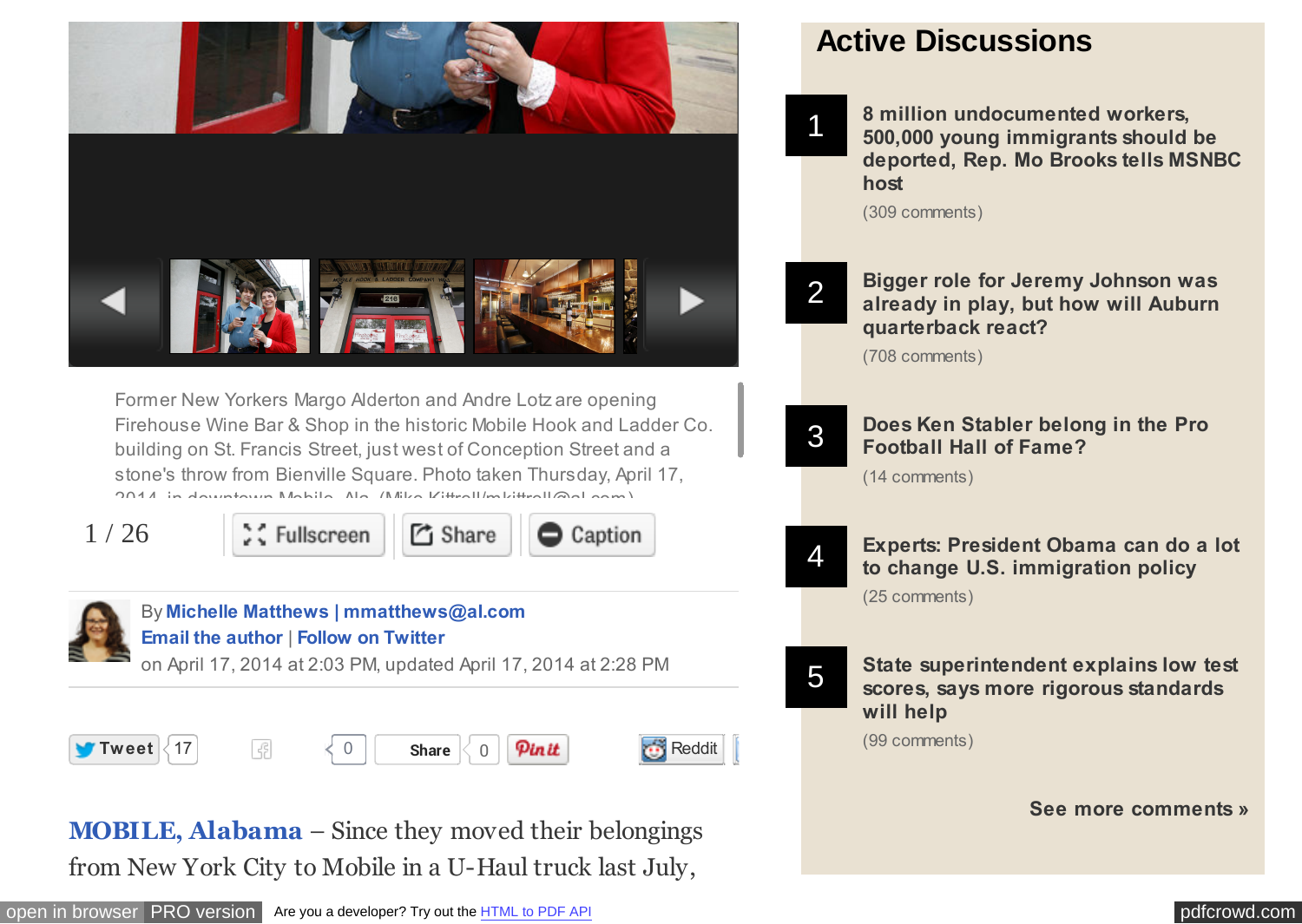Margo Alderton and Andre Lotz have been initiated into everything Mobile, from BayFest to Mardi Gras.

Andre, who is originally from Cape Town, South Africa, has even gone "mud crawling," as he puts it. His wife, Margo, is puzzled, not sure what he's talking about for a moment.

"Oh, you mean mud *riding*!" said Jacob Wright, whom the couple has hired to help tend bar at their new venture on St. Francis Street in downtown Mobile.

Firehouse Wine Bar & Shop will officially open next Friday, April 25, in the former Mobile Hook and Ladder Co. building on St. Francis Street, just west of Conception Street and a stone's throw from Bienville Square.

Firehouse will offer wine and beer "to go or to stay," said

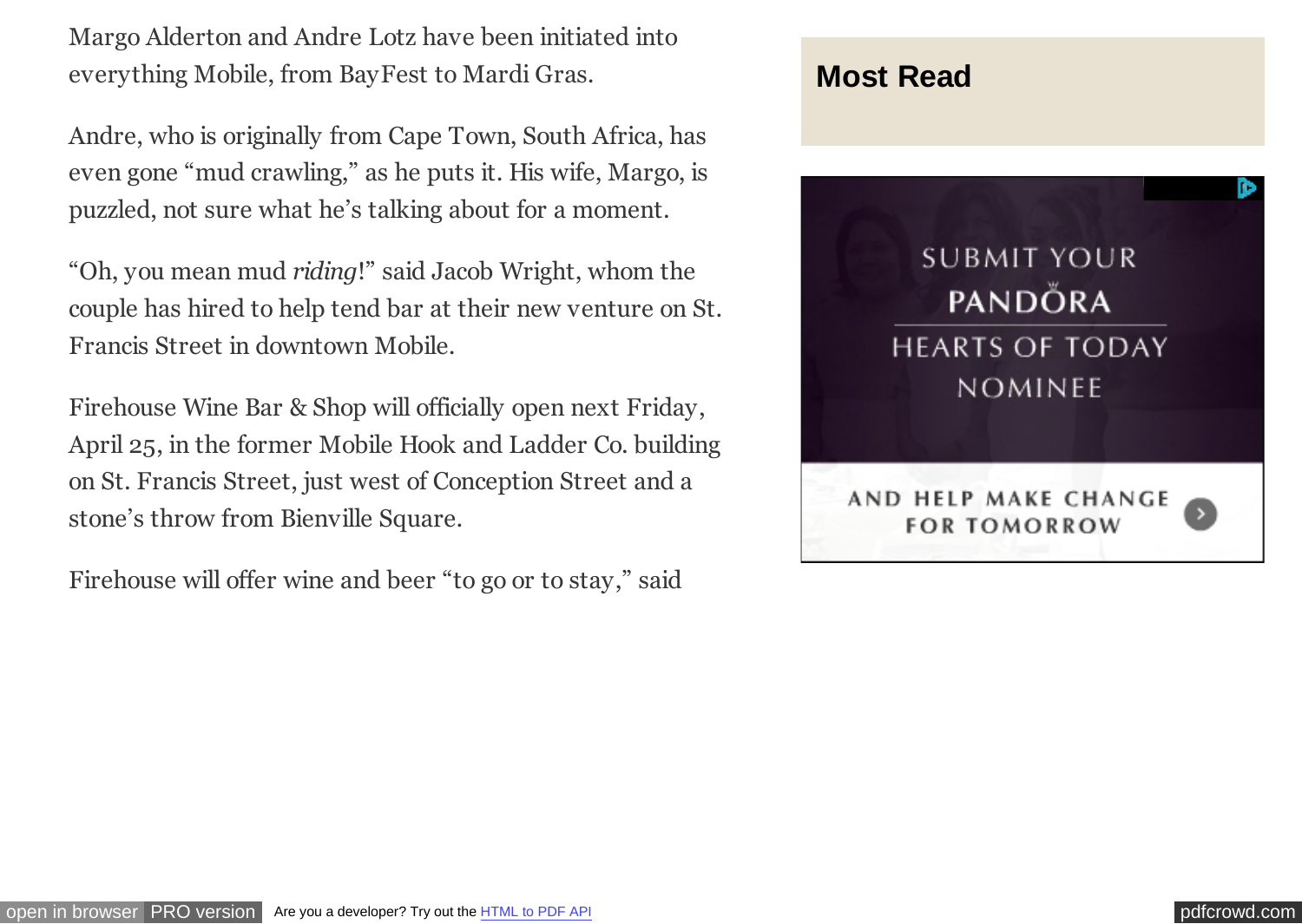Margo—but with a space as inviting as the one she and her husband have created, who would want to go?

First wine and between  $\mathcal{F}_{\mathcal{F}}$  wine and between  $\mathcal{F}_{\mathcal{F}}$  to stay,  $\mathcal{F}_{\mathcal{F}}$  said,  $\mathcal{F}_{\mathcal{F}}$ 

The building is deep and narrow, with an original brick wall along one side as the backdrop for the raised area with racks Andre built to display wines for sale. Here, customers will be able to choose from up to 120 wines, though Margo plans to start off with about half that many labels.

For now, they've hung some pieces from their own collection of artwork above the wine racks, but they hope to add some work by local artists soon, they say. The décor, said Andre, has an industrial edge, yet it manages to be cozy at the same time.

On the opposite wall is a 24-foot, copper-topped bar (Andre spent a week wrapping it himself) and lined with barstools. Light made out of upside-down terra cotta pots cast a soft glow over the bar. Tabletops, sofas and chairs also provide flexible seating options for those who want to relax and enjoy a glass of wine or a beer.

Firehouse will offer some 20 wines by the glass, as well as 12 beers on tap and another 12 to 20 beers for non-wine drinkers.

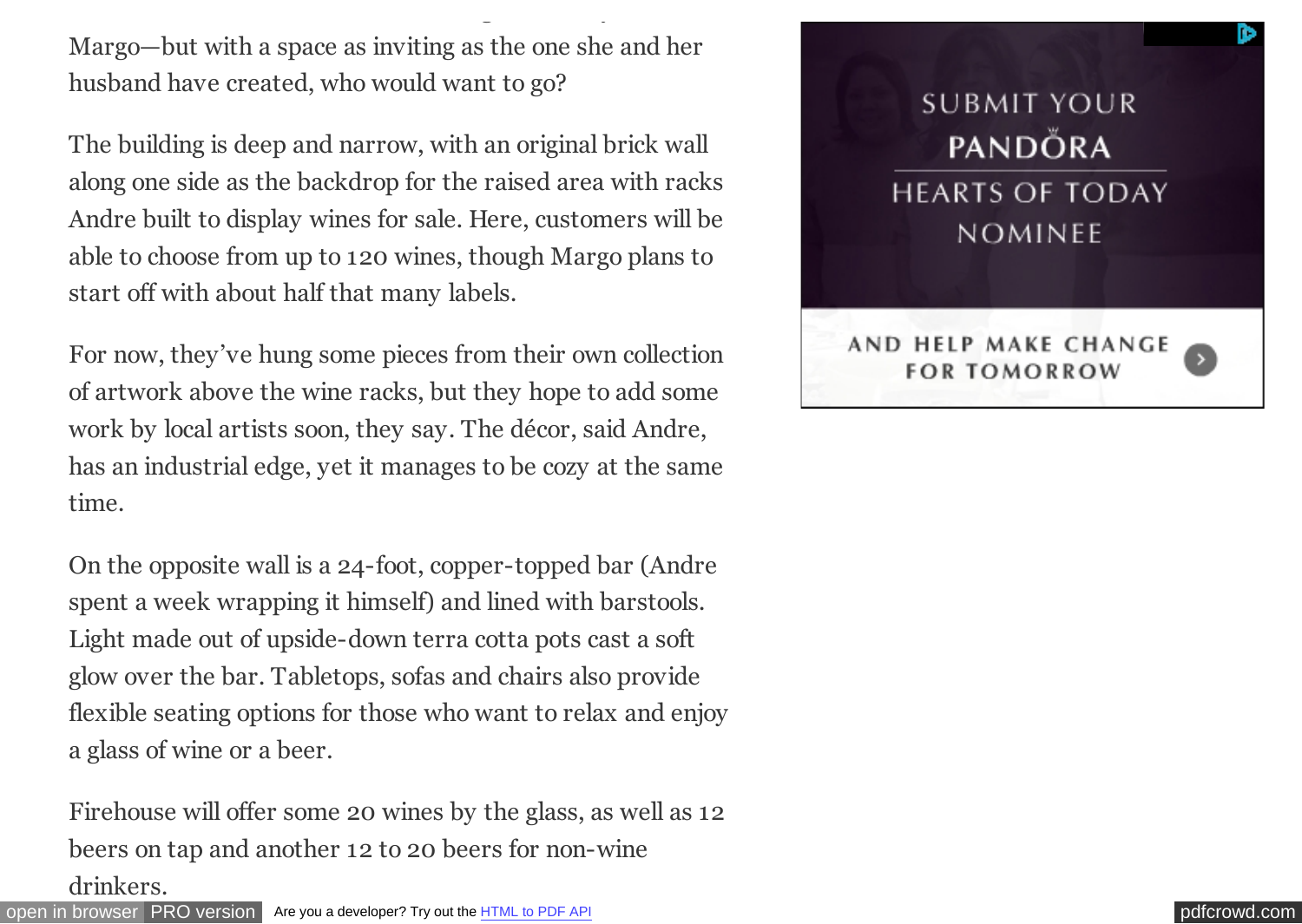After working on it for several months, the couple is ready to start serving wine. This summer, they hope to start offering flights of wine, wine tastings and even a tapas menu "with a South African flair," Margo said.

She thinks Firehouse Wine Bar will provide "a little quieter, more mellow" alternative to the Dauphin Street bar scene, especially on weekends. And she looks forward to foot traffic from business people heading home after work, as well.

"We've spent a lot of time thinking about this," Margo said of opening the wine bar. "We want to offer good wines at affordable prices. We'll have high-end wines, but we also want to introduce people to regions and vineyards, at affordable prices."

When the fire station was built in 1886, it was added on to the front of an even older home, which makes up the rear part of the building. The bar leads into the cozy "back room," which will be available for small parties of up to 25 people or so, Margo said.

# **'This is it'**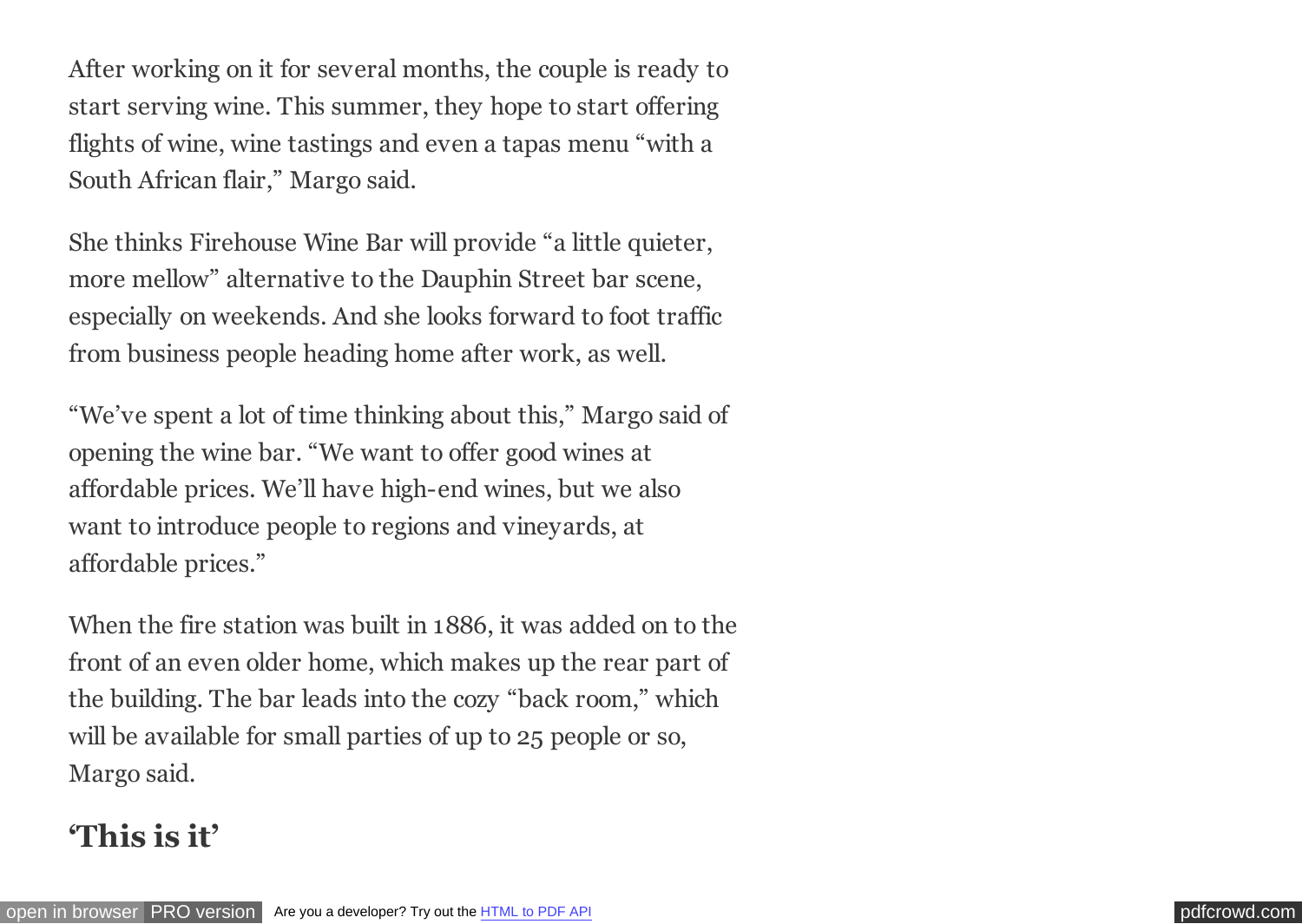While Andre and Margo aren't sommeliers, they do know and love wine. Andre grew up in South Africa's wine country and has a special interest in wines of the Southern hemisphere, from New Zealand to Chile. The couple married on a vineyard in South Africa six years ago.

They'd been living in New York, where he was as an engineer and she worked in publishing. For a while, they'd known they "wanted to leave New York and go somewhere warmer, somewhere Southern," said Margo.

They discovered Mobile a couple of years ago. Margo had gone to visit her mother in Montgomery, and she took a day trip down to Mobile.

"Margo called me and said, 'You need to come down to Mobile,'" Andre remembered. "The first time we drove down Government Street, I said, 'This is it.'"

They fell in love with the trees and the architecture, they said, and felt more at home than anywhere they'd been in years of traveling. Andre also liked the fact that Mobile is "a port city, an international city," he said. "I think the city has tremendous potential."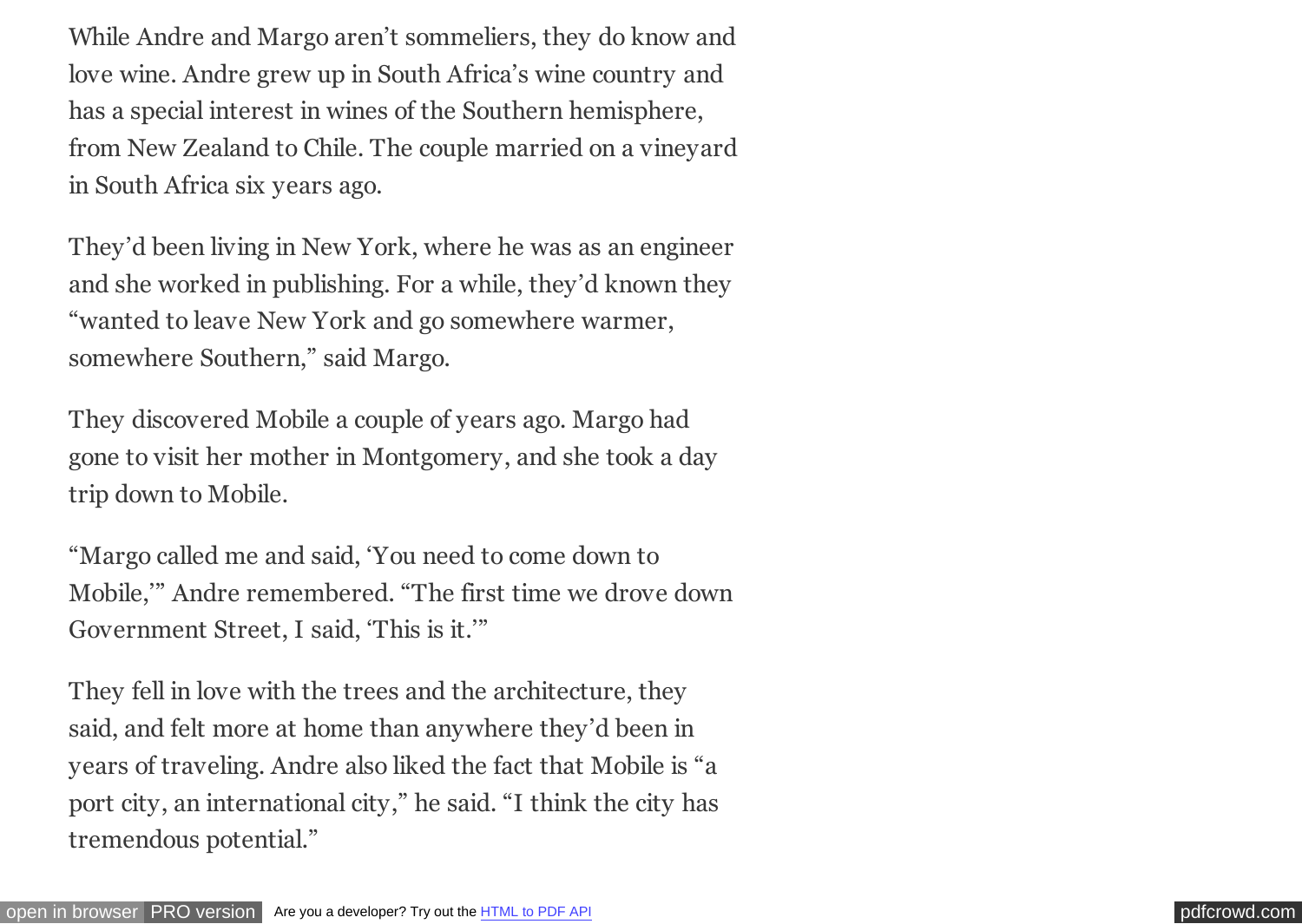Margo had moved to Philadelphia in the early 1990s, "when they were starting to do similar things" with downtown redevelopment. "In six or seven years, I saw it get completely revitalized, which attracted people downtown," she said.

In Mobile, she said, "It seems like there's a lot of energy downtown. People are excited about revitalizing the downtown area, and that energy is important."

"The people are wonderful," said Andre. "Some of the warmest people in the world, really."

After that initial visit, Andre and Margo started looking at buildings in downtown Mobile to house a wine shop, with living space upstairs. The former fire station fit the bill. "I thought it had a lot of potential," said Andre. "I like old things. It had that speakeasy feel."

And Margo loved the fire pole, which is still intact. "Every kid wants a fire pole," she said. "And we're kids at heart."

The building was last used as a fire station in the early 1900s, says Andre, when the fire company switched to fire engines and outgrew the space. For a while, it was Mobile Beauty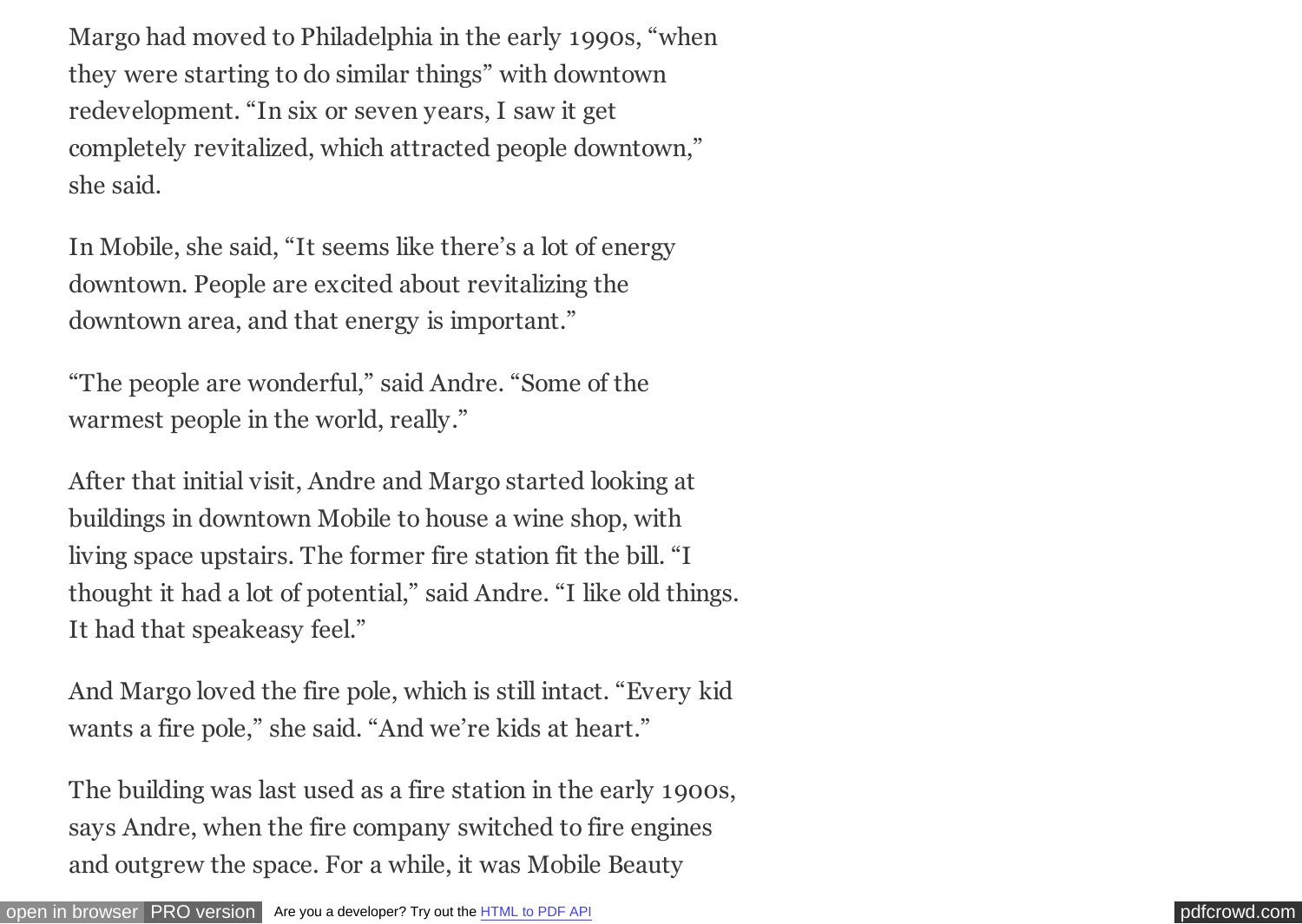College, he says, showing a black-and-white photo with the sign out front. When they first looked at the building, it had been partially renovated and was filled with cubicles.

They gutted the downstairs area, which left them with "a nice blank slate to look at," said Andre.

They're still working on renovating their own, light-filled apartment upstairs, where their cat naps in a chair near the window overlooking St. Francis Street. "We have the shortest commute possible," joked Margo. "If the fire pole extended all the way up, we could just slide down."

Since moving to Mobile, they've made new friends with their downtown neighbors even before opening their business. "We have a better social life than we did in New York!" Margo said. "We've been thrilled and surprised at how many interesting people we've met."

New York had lost some of its luster for Andre, who said it "changed a lot after the oil spill and the financial crisis. I preferred it when it was more gritty."

"I loved New York," said Margo, adding: "It's a great place to visit."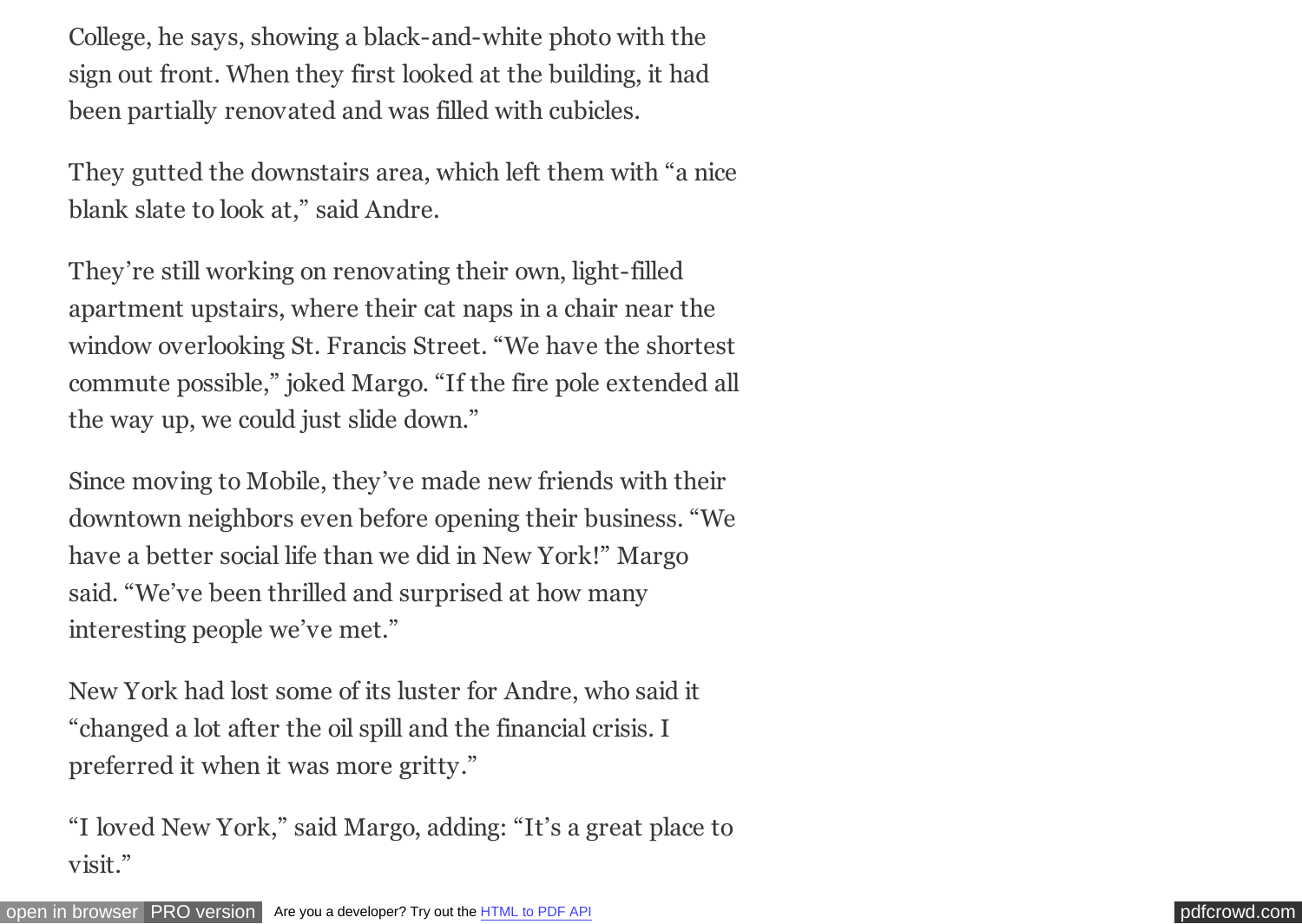*Firehouse Wine Bar & Shop is located at 216 St. Francis St. The phone number is (251) 421-2022. The website is www.firehousewinebar.com.*



# **Related Stories**

[open in browser](http://pdfcrowd.com/redirect/?url=http%3a%2f%2fwww.al.com%2fliving%2findex.ssf%2f2014%2f04%2fwine_not_former_new_yorkers_to.html&id=ma-140802160850-1a6ee08a) [PRO version](http://pdfcrowd.com/customize/) Are you a developer? Try out th[e HTML to PDF API](http://pdfcrowd.com/html-to-pdf-api/?ref=pdf) [pdfcrowd.com](http://pdfcrowd.com)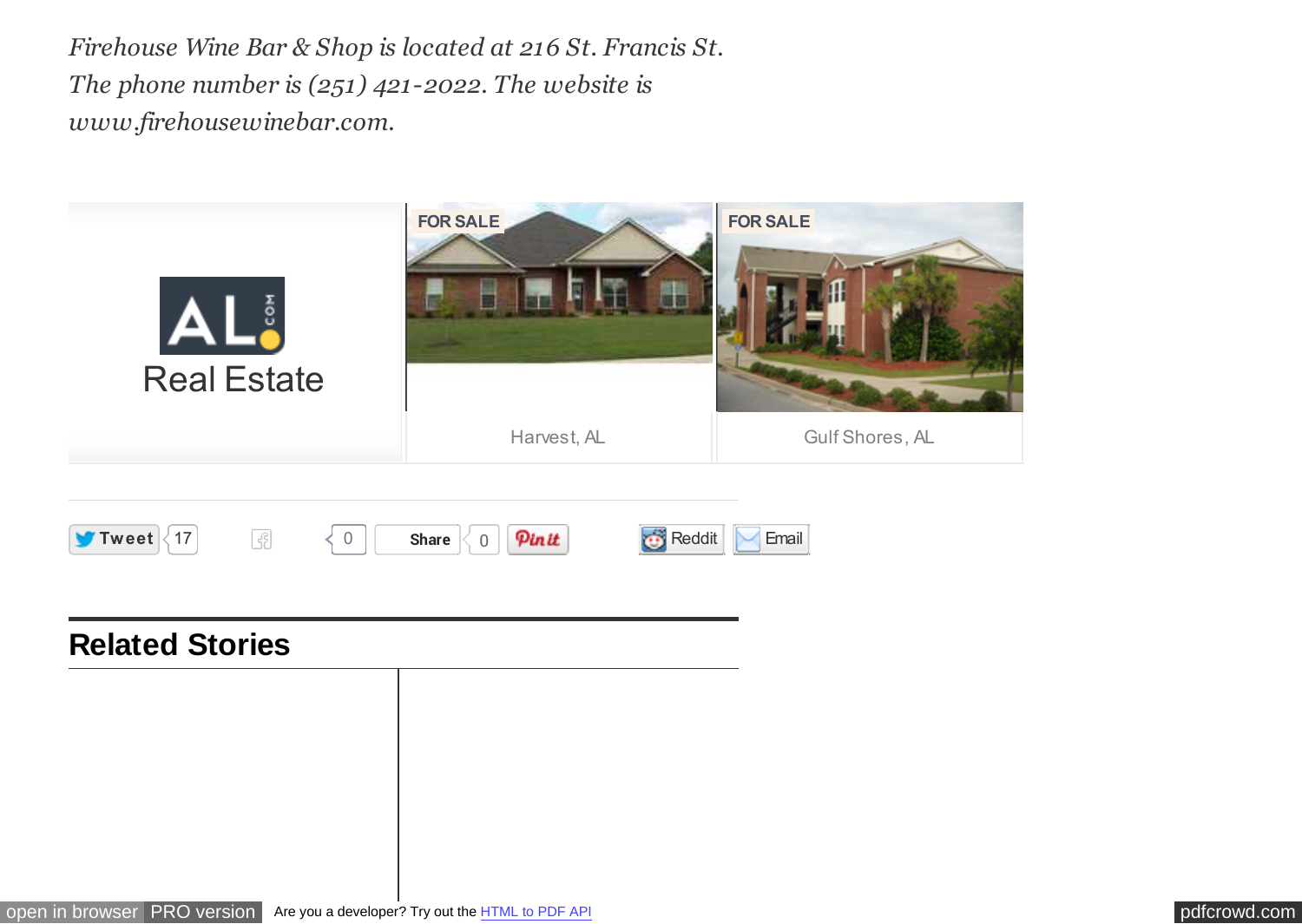<span id="page-9-0"></span>

| Siege at Fort Morgan          | 'We always like shooting                                     |
|-------------------------------|--------------------------------------------------------------|
| continues as Battle of Mobile | Yankees': Battle of Mobile                                   |
| Bay heats up                  | Bay anniversary provides fun<br>for the whole family at Fort |
|                               | Gaines                                                       |

## **18 comments**

## **Sign in**

|  | Post comment as |
|--|-----------------|

**Newest** | **Oldest**



### **mmobilet**

Apr 18, 2014

**Like Reply**

Excellent! Welcome to Mobile! My wife and I think this is a terrific idea, and we look forward to many lovely evenings downtown made even lovelier by this bar. Congratulations on the realization of your dream.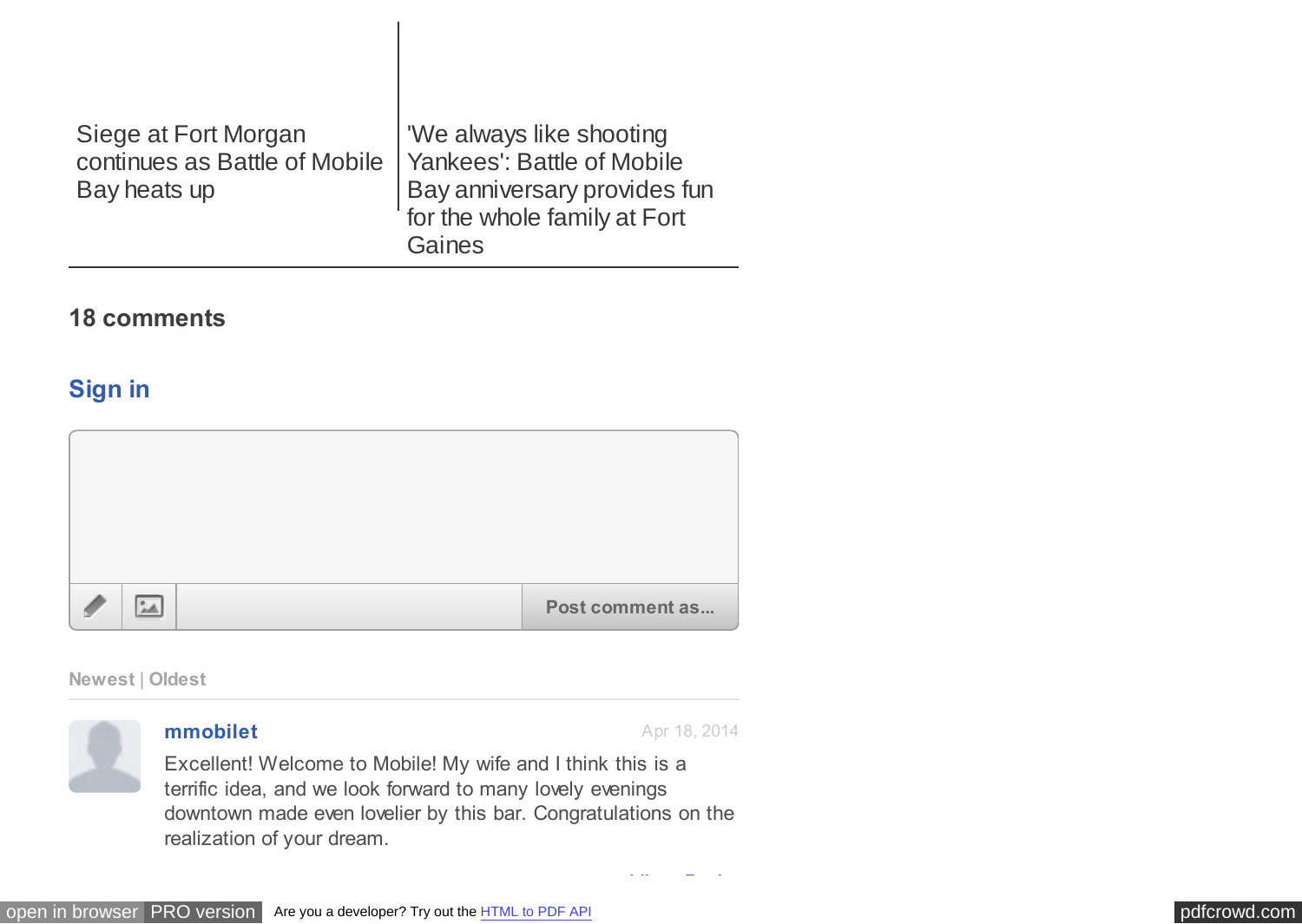

#### **[Nicole Emmett | nemmett@al.com](http://connect.al.com/user/nemmett/index.html)**

Apr 17, 2014

Love bringing diversity through businesses run by people from other states. It will give Mobile a taste of NY.

#### **Like Reply**

#### Apr 17, 2014

I love to drink wine. I hope that you will consider organic wines and some wines from South Africa, Australia and China. Great to see you in Mobile. Welcome. I will be there.

#### **Like Reply**



#### **[Pete Dranka](http://connect.al.com/user/pete_dranka/index.html)**

**sher\_graham**

Apr 17, 2014

Hope you will have some of the great new york state wines also

#### **Like Reply**



#### **[Milton Zelman](http://connect.al.com/user/milton_zelman/index.html)**

Apr 17, 2014

#### Hi Guys,

You had a smart idea and jumped on it. Good for you! Miss you, but leaving the city was the best thing you could have done. Am headed for S.C. myself and look forward to taking a little stroll down to Mobile. Wanna see how your grand new life is coming along.

Meanwhile, best of luck, -Milton

#### **Like Reply**



**nosuchthingasgod**

Apr 17, 2014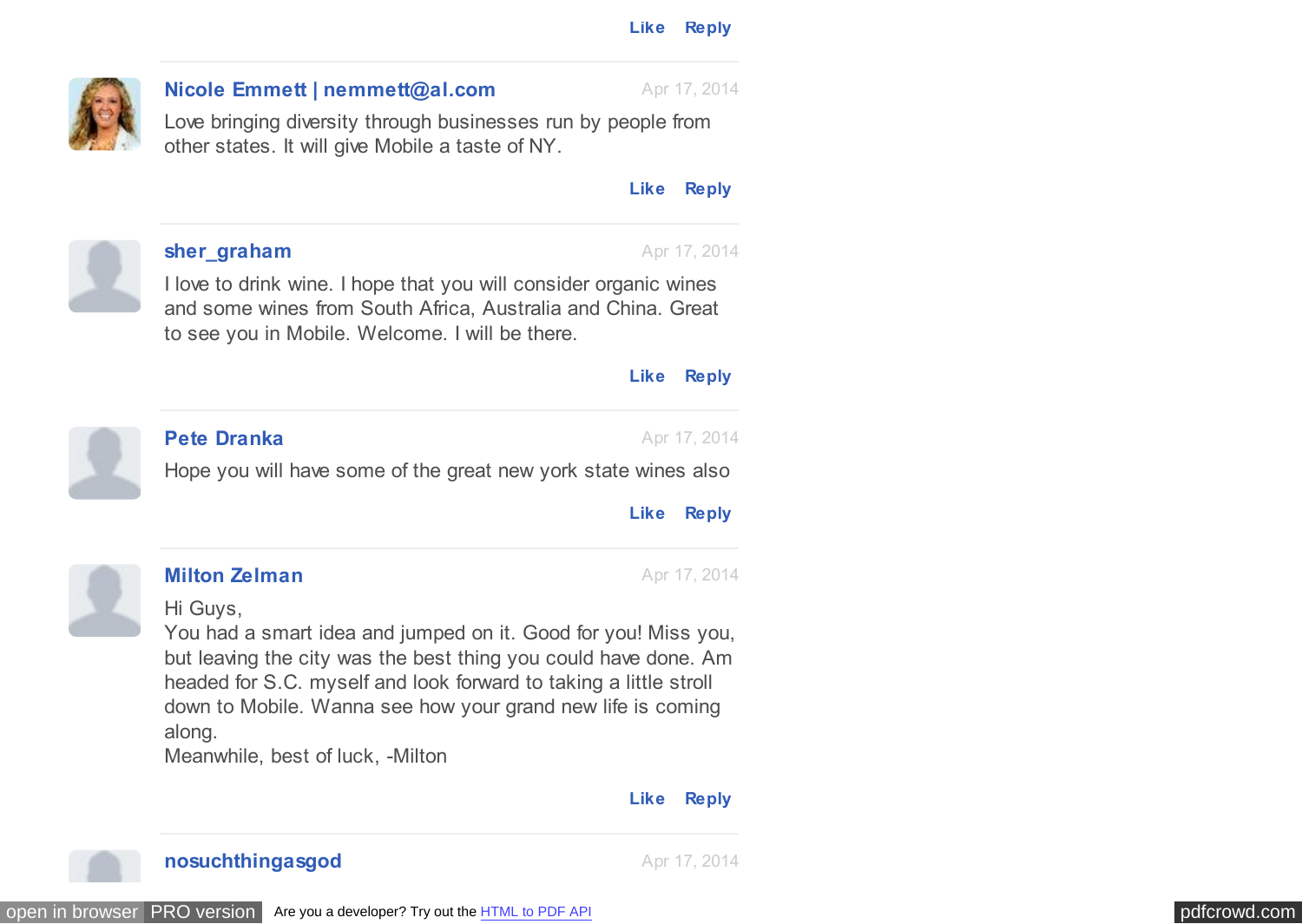

Good luck. I love wine and cheese bars.

#### **Like Reply**



#### **[el chupacabra](http://connect.al.com/user/miller4au/index.html)**

Apr 17, 2014

In all seriousness, It's nice that these folks have restored a historic downtown building and provided another option for beer within walking distance of my office. Best of luck to Margo and Andre, glad to have them in town.

#### 4 **Like Reply**



#### **[Gertrude M. Bell](http://connect.al.com/user/gertrude_m._bell/index.html)**

Apr 17, 2014

Nothing prettier than a wrapped copper top bar. Maybe zinc:)

1 **Like Reply**



#### **[AfricanQueen2](http://connect.al.com/user/AfricanQueen2/index.html)**

Apr 17, 2014

ANOTHER BUSINESS opening in Mobile! Good for them. I know quite a few folks that like to drink wine, exclusively. They should be a success! Best of luck to Margo and Andre.

### 3 **Like Reply**



#### **[el chupacabra](http://connect.al.com/user/miller4au/index.html)**

Apr 17, 2014

Apr 17, 2014

This story is about a wine bar, Mr Anderson. Stay on topic.





**[bdexrerun](http://connect.al.com/user/bdexrerun/index.html)**

No Thunderbird, snob.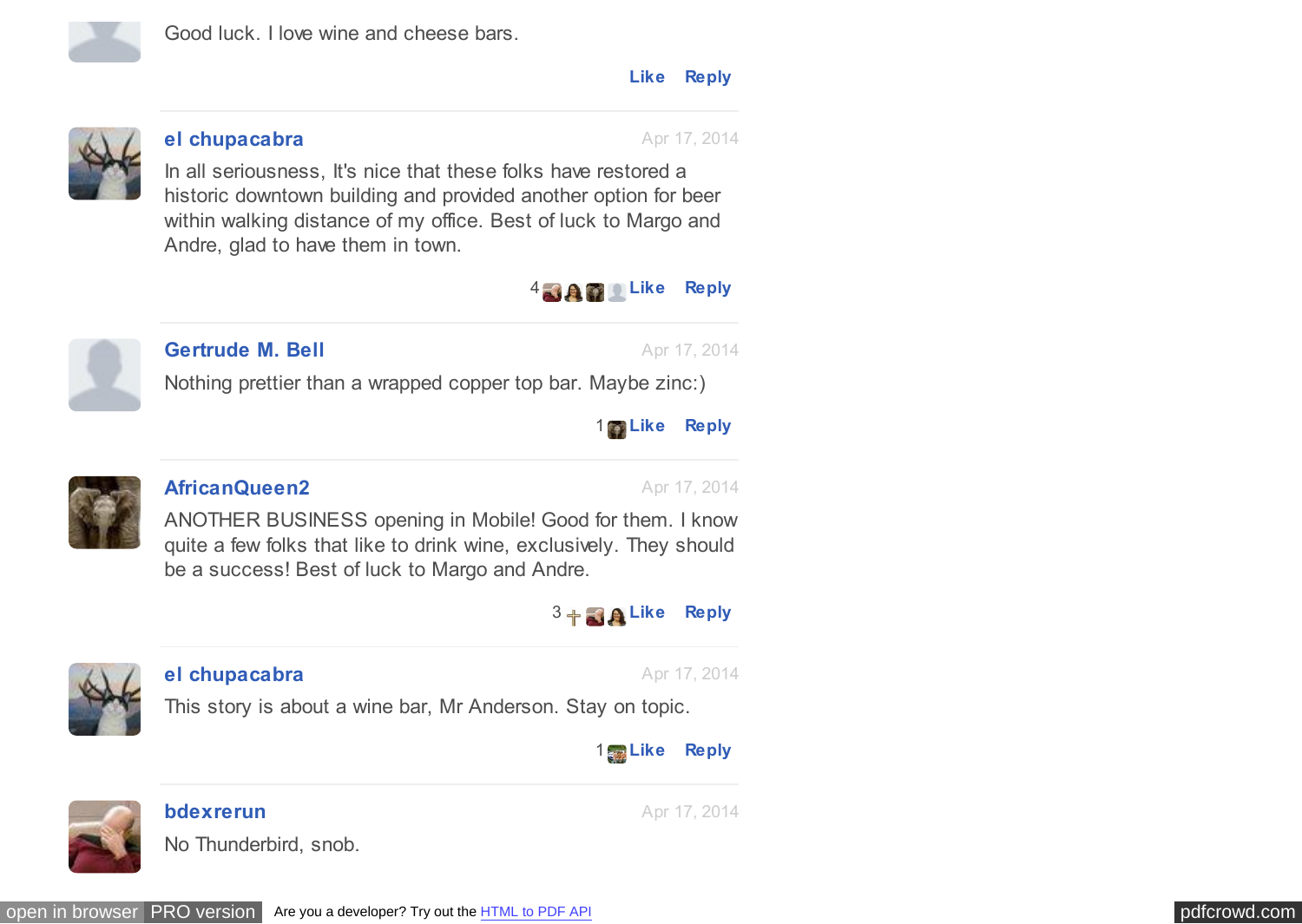But seriously, I hope they can showcase some of the local wine from Perdido. I know it may not seem to have the legs of a good South African wine, but they do put out some nice product. And, how can you lose with local.

#### 1 **Like Reply**



#### **[Gertrude M. Bell](http://connect.al.com/user/gertrude_m._bell/index.html)** Apr 17, 2014

Hopefully the will showcase local product and have vintners nights.

#### **Like Reply**

**[bdexrerun](http://connect.al.com/user/bdexrerun/index.html)** Apr 17, 2014



If there is one thing folks from Cape Town know about, it's wine (and rugby of course). Can't wait to swing by for a couple glasses next time I'm in town.

### 2 **Like Reply**



#### **[Gertrude M. Bell](http://connect.al.com/user/gertrude_m._bell/index.html)**

Apr 17, 2014

SoAfrican ruggers make this old dames heart go pittypat. Pair that with an oaky chardonnay and I'm in the game.

**Like Reply**



Gertrude, sounds like you need to get Apr 17, 2014 **[Michelle Matthews | mmatthews@al.com](http://connect.al.com/user/michellerobertsmatthews/index.html)** over there ASAP! :)

**Like Reply**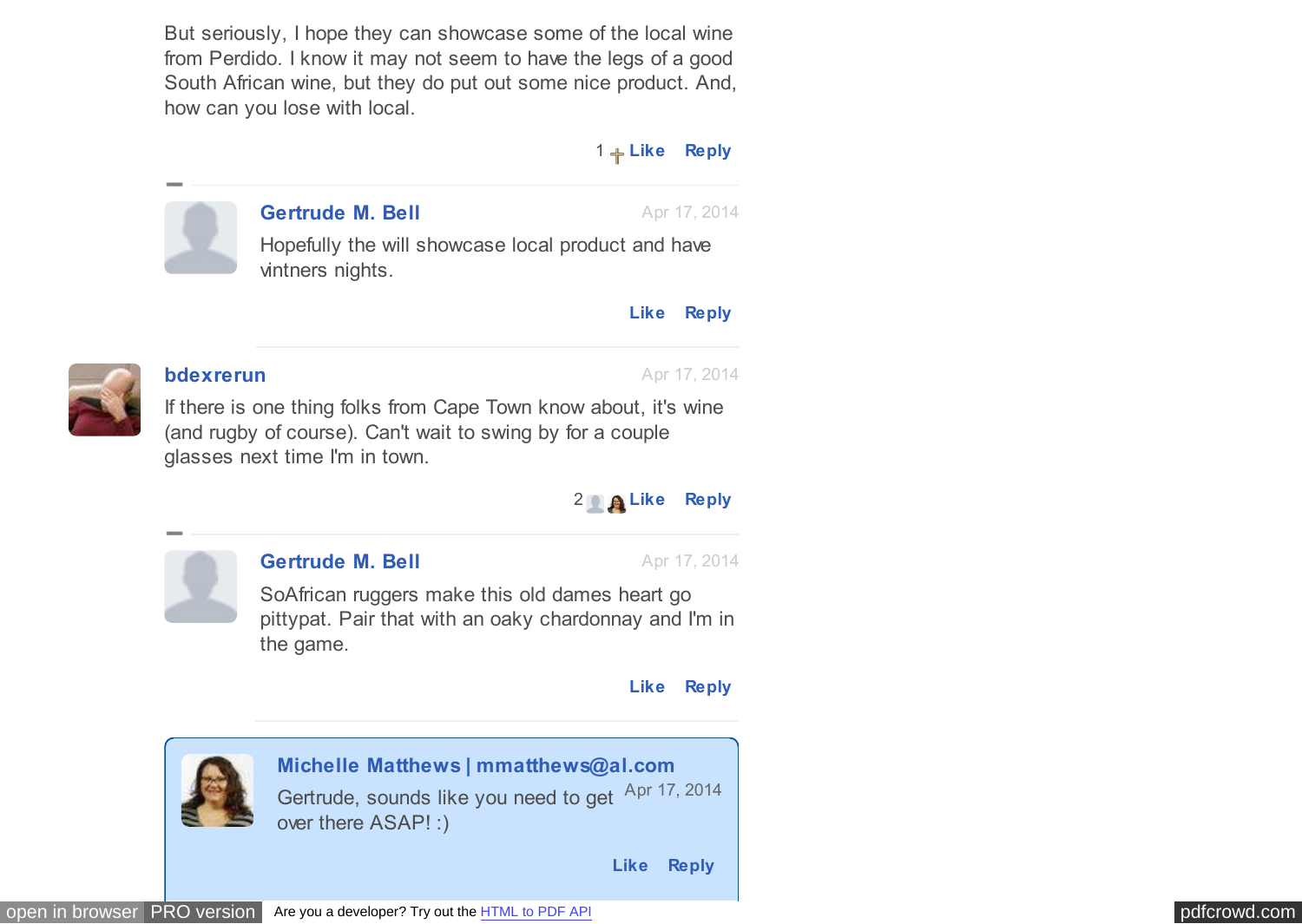

**[AfricanQueen2](http://connect.al.com/user/AfricanQueen2/index.html)**

Apr 17, 2014

Once you go to Africa, it's very difficult to leave. Well, it was for me.

#### **Like Reply**



Apr 17, 2014 **[Gertrude M. Bell](http://connect.al.com/user/gertrude_m._bell/index.html)** Heck I'm in the PNW Michelle. But I do have some frequent flyer miles...





Apr 17, 2014 **[Michelle Matthews | mmatthews@al.com](http://connect.al.com/user/michellerobertsmatthews/index.html)** Maybe, by the time you get here, the new Hilton Garden Inn will be open across the street on St. Francis!

**Like Reply**

# **Best of AL.com**

| Find your<br>favorite<br>Alabama<br>beer using<br>map, | Battle of<br>Mobile Bay                          | <b>Alabama</b><br>practice<br>report: A<br>few |
|--------------------------------------------------------|--------------------------------------------------|------------------------------------------------|
| open in browser PRO version                            | Are you a developer? Try out the HTML to PDF API | pdfcrowd.com                                   |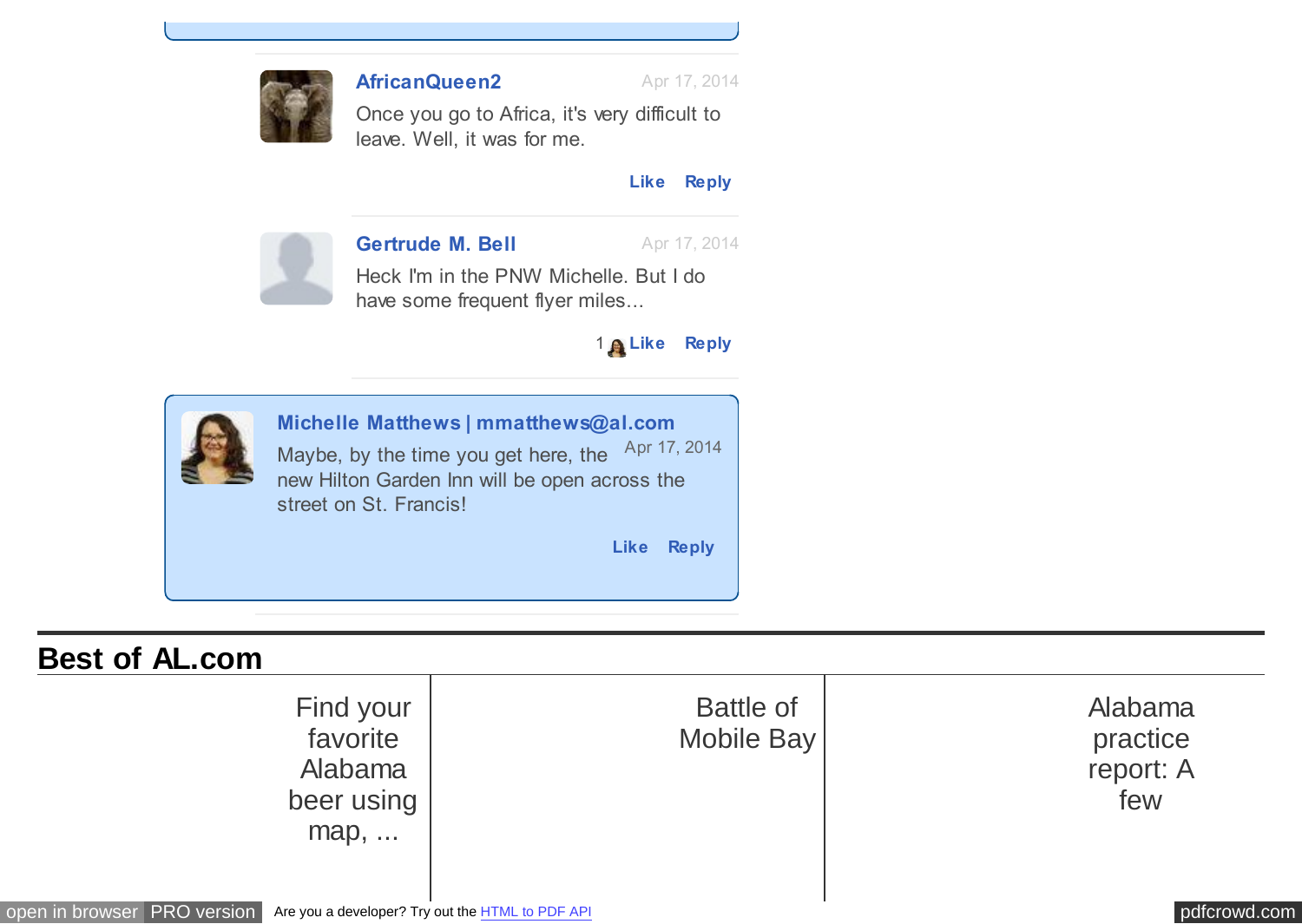## [commemoration begins](http://www.al.com/news/mobile/index.ssf/2014/08/battle_of_mobile_bay_commemora_1.html#incart_hbx%23incart_best-of) and the [observations](http://www.al.com/alabamafootball/index.ssf/2014/08/alabama_practice_report_a_few.html#incart_hbx%23incart_best-of)



# **About Us**

[About Alabama Media](http://www.alabamamediagroup.com/) **Group** [Jobs at Alabama Media](http://jobs.al.com/careers/company/detail/id/840717/page/jobs) **Group** [Advertise with us](http://www.alabamamediagroup.com/services/)

# **Customer Service**

[Subscriber Services](http://www.alabamamediagroup.com/subscriber-services/) [The Birmingham News](https://member.al.com/Index.aspx?siteCode=BN) [The Huntsville Times](https://member.al.com/Index.aspx?siteCode=HT) [Mobile's Press-Register](http://www.alabamamediagroup.com/press-register-subscriber-services/) [Place an ad](http://www.al.com/placead/) [Get home delivery](https://member.al.com/) [Promote your event in our calendar](http://myevent.al.com/web/event.php) [Send us an email](http://www.alabamamediagroup.com/contact/) [Submit a news tip](http://www.al.com/connect/) [Buy newspaper front pages, posters and](https://alonlinestore.com/) more

# **AL.com Sections**

[News](http://www.al.com/news/) **[Business](http://www.al.com/business/) [Sports](http://www.al.com/sports/)** [High School Sports](http://highschoolsports.al.com/) **[Entertainment](http://www.al.com/entertainment/)** [Living](http://www.al.com/living/) **[Travel](http://www.al.com/travel/) [Opinion](http://www.al.com/opinion/)** 

[About AL.com](http://www.al.com/aboutus/)

[Contact Us](http://www.al.com/contactus/) [Online Store](https://alonlinestore.com/)

**[Obituaries](http://www.al.com/deathnotices/)** [Jobs](http://www.al.com/jobs/) [Autos](http://autos.al.com/) [Real Estate](http://realestate.al.com/) [Apartment Rentals](http://realestate.al.com/for-rent) **[Classifieds](http://classifieds.al.com/)** [Shopping Good](http://www.al.com/shopping/) **Deals** [Local Businesses](http://businessfinder.al.com/)

# **Your Regional News Pages**

[Anniston/Gadsden](http://www.al.com/anniston-gadsden/) [Birmingham](http://www.al.com/birmingham/) **[Huntsville](http://www.al.com/huntsville/)** [Mobile](http://www.al.com/mobile/)

**[Montgomery](http://www.al.com/montgomery/)** [Tuscaloosa](http://www.al.com/tuscaloosa/) [Gulf Coast Beaches](http://www.al.com/beaches/)

# **On the Go** [Mobile Apps](http://www.al.com/mobile-device/) | [Tablet Apps](http://www.al.com/mobile-device/)

# **More on AL.com**

[Forums](http://www.al.com/forums/) [Videos](http://videos.al.com/) [Photos](http://photos.al.com/photogallery/) [Interact with us](http://www.al.com/interact/) **[Weather](http://www.al.com/weather/)** 

[Post a job](http://www.al.com/jobs/) [Post a free classified](http://www.al.com/classifieds/free/) ad [Sell your car](http://www.al.com/placead/) [Sell/rent your home](http://www.al.com/placead/) [Site Map & search](http://search.al.com/)

# **Subscriptions**

[The Birmingham News](https://member.al.com/dssSubscribe.aspx?siteCode=BN) [The Huntsville Times](https://member.al.com/dssSubscribe.aspx?siteCode=HT) [Mobile's Press-Register](https://subscribe.acsal.com/Mobile/) [Free newsletters](http://www.al.com/newsletters/)

# **Follow Us**



**P** [Pinterest](http://pinterest.com/aldotcom/) | **D** [Instagram](http://instagram.com/aldotcompix/)